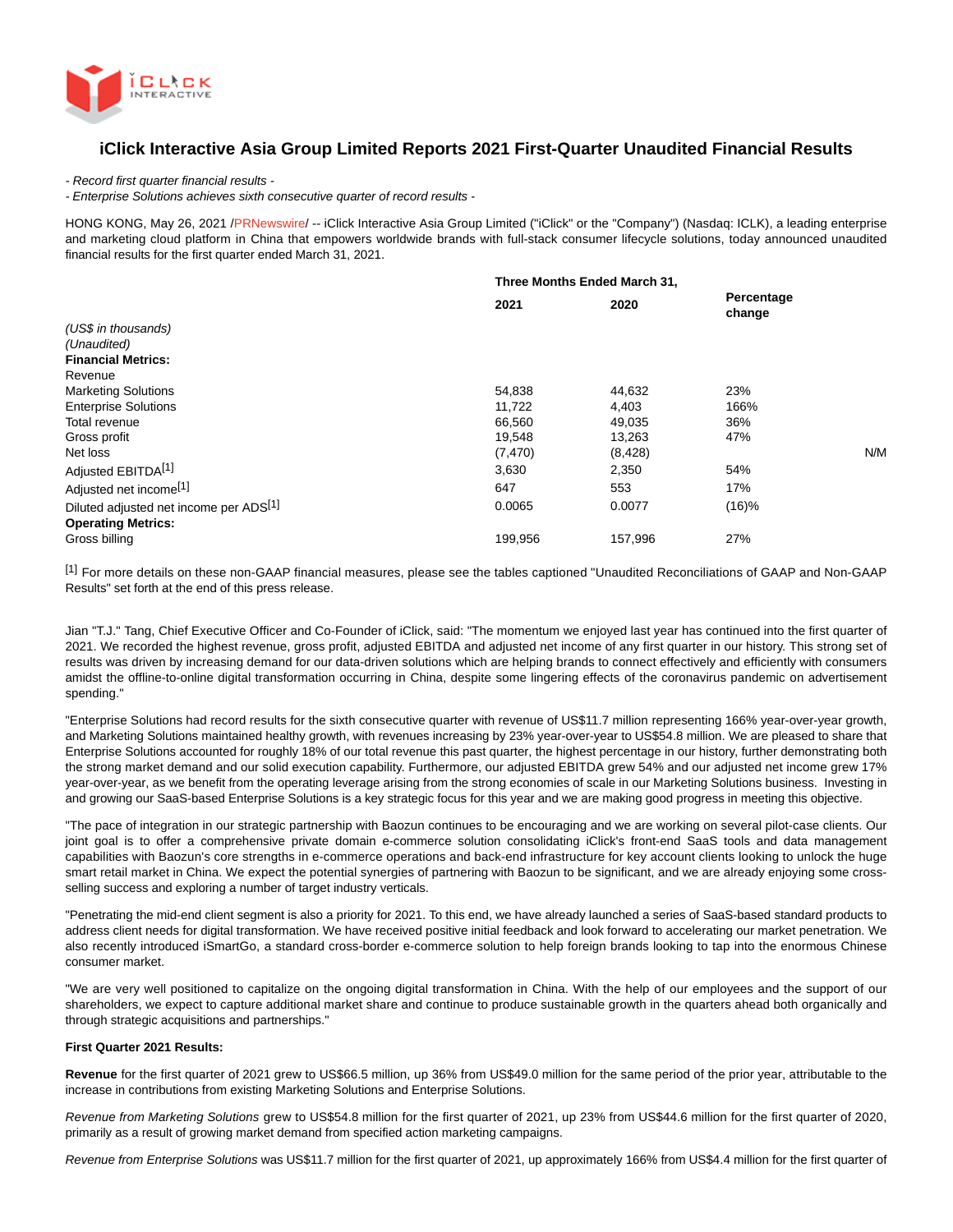2020, primarily due to the increasing need for online and offline consumer behavior data integration and digital transformation.

**Gross profit** for the first quarter of 2021 was US\$19.5 million, representing a 47% increase compared with US\$13.3 million for the first quarter of 2020, mainly due to continued expansion of the Company's Marketing Solutions and contribution from higher-margin Enterprise Solutions.

**Total operating expenses** were US\$25.9 million for the first quarter of 2021, compared with US\$15.3 million for the first quarter of 2020 and mainly attributed to the increase in share-based compensation expense as included in sales and marketing expenses by US\$6.4 million and the incremental operating expenses incurred for expansion of business scale.

**Operating loss** was US\$6.4 million for the first quarter of 2021, compared with an operating loss of US\$2.1 million for the first quarter of 2020, as a result of the increase in share-based compensation expense as included in sales and marketing expenses by US\$6.4 million and the incremental operating expenses incurred for expansion of business scale, which was partially offset by the strong growth in gross profit.

**Net loss** totalled US\$7.5 million for the first quarter of 2021, compared with net loss of US\$8.4 million for the first quarter of 2020. This was mainly because the Company recorded the fair value losses of derivative liabilities and convertible notes of US\$3.6 million and US\$2.5 million, respectively, in the first quarter of 2020, which was partially offset by the increase in operating loss.

Net loss attributable to the Company's shareholders per basic and diluted ADS for the first quarter of 2021 were US\$0.0751, compared with a net loss per basic and diluted ADS of US\$0.1201 for the first quarter of 2020.

**Adjusted EBITDA** for the first quarter of 2021 was US\$3.6 million, compared with US\$2.4 million for the first quarter of 2020. For a reconciliation of the Company's adjusted EBITDA from net loss, its most comparable GAAP measure, please refer to "Unaudited Reconciliations of GAAP and Non-GAAP Results."

**Adjusted net income** for the first quarter of 2021 was US\$0.6 million, compared with an adjusted net income of US\$0.6 million in the first quarter of 2020. For a reconciliation of the Company's adjusted net income from net loss, its most comparable GAAP measure, please refer to "Unaudited Reconciliations of GAAP and Non-GAAP Results."

Gross billing<sup>[2]</sup> was US\$200.0 million for the first quarter of 2021, representing a 27% increase compared with US\$158.0 million for the first quarter of 2020, primarily a result of increasing marketers' demand especially from verticals of banking and finance, online education and training, and personal care and beauty.

As of March 31, 2021, the Company had cash and cash equivalents, time deposits and restricted cash of US\$100.2 million, compared with US\$94.5 million as of December 31, 2020.

#### **Share Repurchase Program**

On December 10, 2020, the Company announced a share repurchase program in which it may purchase its own ADSs with an aggregate value of up to US\$15.0 million from December 30, 2020 to December 31, 2021. As of March 31, 2021, the aggregate value of purchased shares was approximately US\$1.1 million.

#### **Outlook**

Based on the information available as of the date of this press release, iClick provides the following outlook for the second quarter of 2021 and for the full year 2021:

Second Quarter 2021:

- Revenue is estimated to be between US\$72 million and US\$77 million.
- Revenue from Enterprise Solutions is estimated to be between US\$12 million and US\$13 million.

Full Year 2021:

- Revenue is revised upward to be between US\$318 million and US\$338 million.
- Revenue from Enterprise Solutions is revised upward to be between US\$62 million and US\$68 million.

The above outlook is based on current market conditions and reflects the Company's preliminary estimates of market and operating conditions, expected foreign exchange fluctuation, and customer demand, which are all subject to change. Please also refer to the factors set out under the section titled "Safe Harbor Statement."

We noted that the advertising budgets for our clients continued to recover during the first quarter, as a result of the relaxation of restrictions on economic and social life due to a slowdown of COVID-19 cases in China. Based on the current commercial environment, we anticipate that brands may allocate more of their advertising budgets to mobile and online targeted marketing, with the potential to benefit our mobile and performancefocused Marketing Solutions business. Brands may also see the importance of online and offline consumer behavioural data integration and analysis, which may favour our Enterprise Solutions business in the long run.

With iClick's diversified customer base of stable, top-tier brands and ongoing government efforts to contain the spread of the coronavirus amid the rollout of vaccine, we remain cautiously optimistic for 2021. However, outbreaks of COVID-19 around the world may continue to impact market conditions and potentially trigger a longer period of global economic slowdown. This could affect the overall sentiment and advertising budgets of our branding customers, which in turn may impact our Marketing Solution business in the short term. The rapid development and fluidity of the current situation precludes any prediction as to the ultimate adverse impact of COVID-19. Management will continue to closely monitor the outbreak's impact on our operations and financial results this year and will particularly focus on business retention and accounts receivable recoverability.

<sup>[2]</sup> Gross billing is defined as the aggregate dollar amount that clients pay the Company after deducting rebates paid and discounts given to.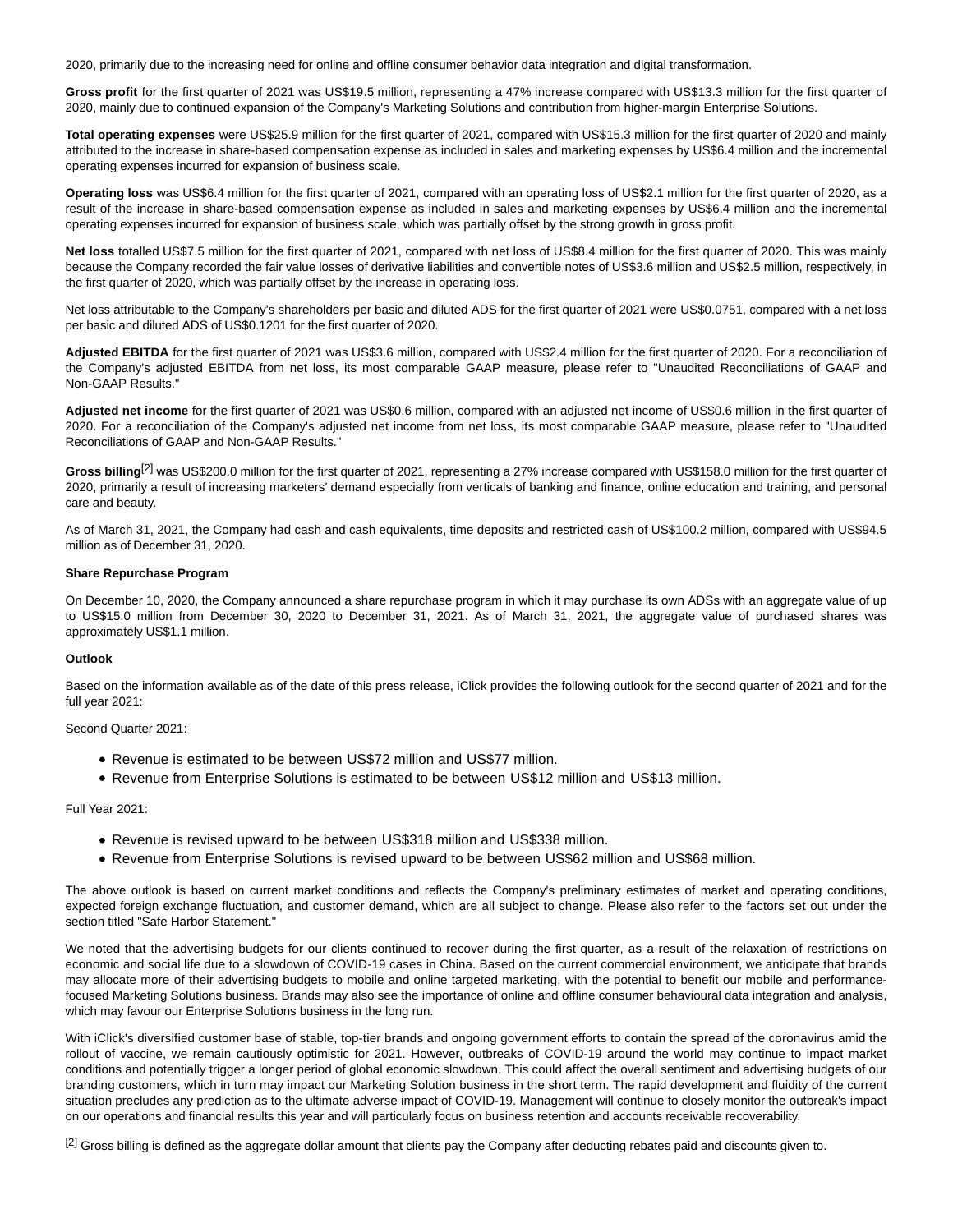### **Conference Call**

The Company will host an earnings conference call at 8:00 AM U.S. Eastern Time on May 26, 2021 (8:00 PM Beijing/Hong Kong time on May 26, 2021). A live and archived webcast of the conference call will be available on iClick's investor relations website at [http://ir.i-click.com.](http://ir.i-click.com/)

Dial-in details for the conference call are as follows:

| United States:  | +1-888-346-8982 |
|-----------------|-----------------|
| International:  | +1-412-902-4272 |
| Hong Kong:      | +852-800-905945 |
| Mainland China: | +86-4001-201203 |

Participants please ask to join the iClick Interactive Asia Group Limited conference call.

A replay of the conference call will be accessible by phone one hour after the conclusion of the live call at the following numbers, until June 2, 2021:

| United States:      | +1-877-344-7529 |
|---------------------|-----------------|
| International:      | +1-412-317-0088 |
| Canada:             | +1-855-669-9658 |
| Replay Access Code: | 24763800        |

#### **About iClick Interactive Asia Group Limited**

Founded in 2009, iClick Interactive Asia Group Limited (NASDAQ: ICLK) is a leading enterprise and marketing cloud platform in China. iClick's mission is to empower worldwide brands to unlock the enormous market potential of smart retail. With its leading proprietary technologies, iClick's full suite of data-driven solutions helps brands drive significant business growth and profitability throughout the full consumer lifecycle. Headquartered in Hong Kong, iClick currently operates in ten locations across Asia and Europe. For more information, please visit ir.i-click.com.

#### **Non-GAAP Financial Measures**

The Company uses adjusted EBITDA, adjusted net income, and diluted adjusted net income per ADS, each a non-GAAP financial measure, in evaluating the Company's operating results and for financial and operational decision-making purposes.

The Company believes that adjusted EBITDA, adjusted net income, and diluted adjusted net income per ADS help identify underlying trends in the Company's business that could otherwise be distorted by the effect of the expenses and gains that the Company includes in net loss. The Company believes that adjusted EBITDA and adjusted net income provide useful information about the Company's operating results, enhance the overall understanding of the Company's past performance and future prospects and allow for greater visibility with respect to key metrics used by the Company's management in its financial and operational decision-making.

Adjusted EBITDA, adjusted net income, and diluted adjusted net income per ADS should not be considered in isolation or construed as an alternative to net loss or any other measure of performance or as an indicator of the Company's operating performance. Investors are encouraged to review the historical non-GAAP financial measures to the most directly comparable GAAP measures. Adjusted EBITDA, adjusted net income, and diluted adjusted net income per ADS presented here may not be comparable to similarly titled measures presented by other companies. Other companies may calculate similarly titled measures differently, limiting their usefulness as comparative measures to the Company's data. The Company encourages investors and others to review the Company's financial information in its entirety and not rely on a single financial measure.

For more information on these non-GAAP financial measures, please see the table captioned "Unaudited Reconciliations of GAAP and Non-GAAP results" set forth at the end of this press release.

These non-GAAP financial measures were presented with the most directly comparable GAAP financial measures together for facilitating a more comprehensive understanding of operating performance between periods.

#### **Safe Harbor Statement**

This announcement contains forward-looking statements, including those related to the Company's business strategies, operations and financial performance. These statements constitute "forward-looking" statements within the meaning of Section 21E of the Securities Exchange Act of 1934, as amended, and as defined in the U.S. Private Securities Litigation Reform Act of 1995. These forward-looking statements can be identified by terminology such as "will," "expects," "anticipates," "future," "intends," "plans," "believes," "estimates," "confident" and similar statements. Such statements are based upon management's current expectations and current market and operating conditions and relate to events that involve known or unknown risks, uncertainties and other factors, all of which are difficult to predict and many of which are beyond the Company's control. Forwardlooking statements involve inherent risks and uncertainties. A number of factors could cause actual results to differ materially from those contained in any forward-looking statement, including but not limited to the following: the Company's fluctuations in growth; its success in implementing its mobile and new retail strategies, including extending its solutions beyond its core online marketing business; its success in structuring a CRM & Marketing Cloud platform; relative percentage of its gross billing recognized as revenue under the gross and net models; its ability to retain existing clients or attract new ones; its ability to retain content distribution channels and negotiate favourable contractual terms; market competition, including from independent online marketing technology platforms as well as large and well-established internet companies; market acceptance of online marketing technology solutions and enterprise solutions; effectiveness of its algorithms and data engines; its ability to collect and use data from various sources; ability to integrate and realize synergies from acquisitions, investments or strategic partnership; the duration of the COVID-19 outbreak and its potential impact on the Company's business and financial performance; fluctuations in foreign exchange rates; general economic conditions in China and other jurisdictions where the Company operates; and the regulatory landscape in China and other jurisdictions where the Company operates. Further information regarding these and other risks is included in the Company's annual report on Form 20-F and other filings with the SEC. All information provided in this press release and in the attachments is as of the date of this press release, and the Company undertakes no obligation to update any forward-looking statement, except as required under applicable law.

#### **For investor and media inquiries, please contact:**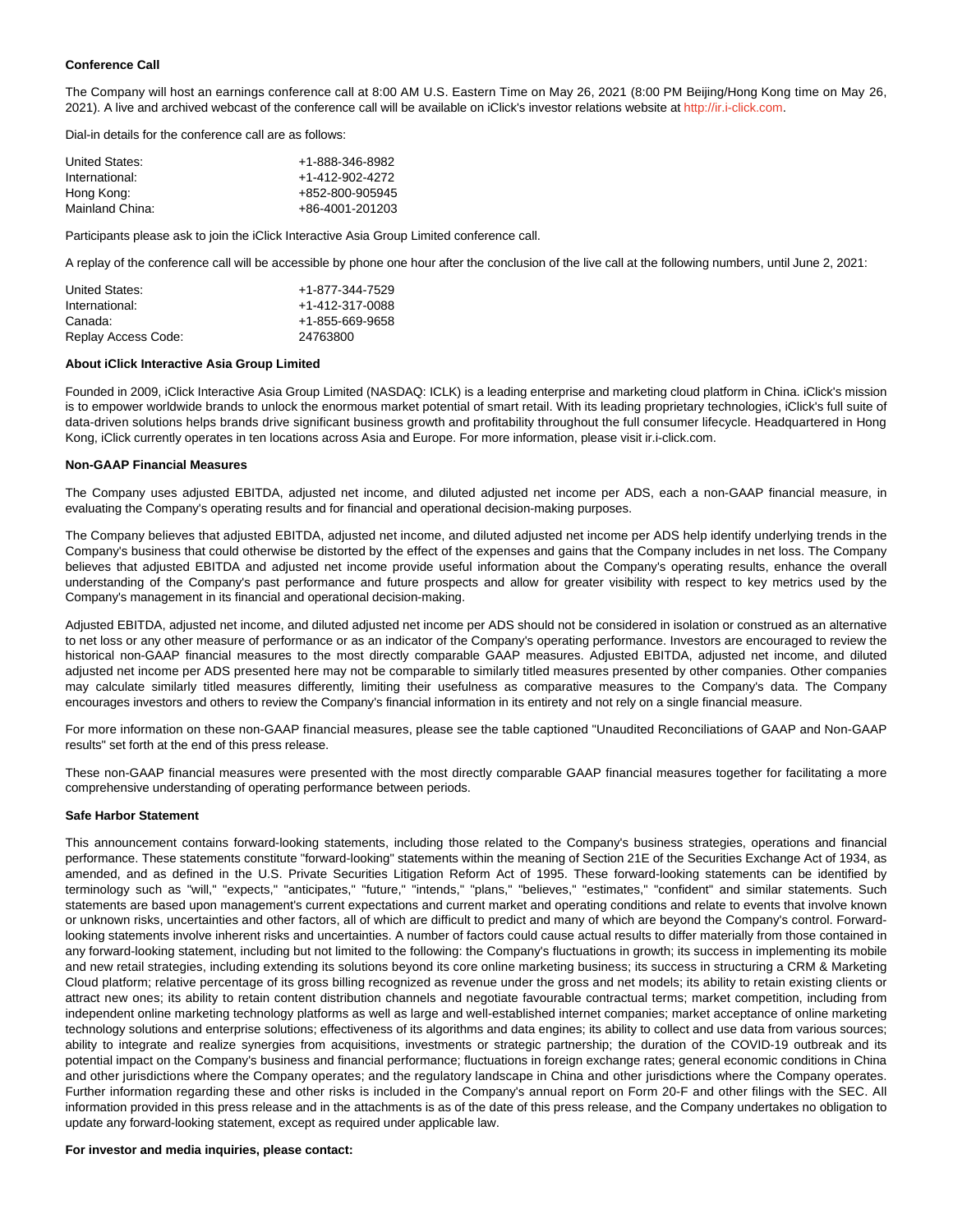| In China:<br><b>iClick Interactive Asia Group LimitedCore IR</b> | In the United States:             |  |
|------------------------------------------------------------------|-----------------------------------|--|
| Lisa Li<br>Phone: +86-21-3230-3931 #866                          | Tom Caden<br>Tel: +1-516-222-2560 |  |
| $E$ -mail: $ir@i$ -click.com                                     | E-mail: tomc@coreir.com           |  |

## **ICLICK INTERACTIVE ASIA GROUP LIMITED**

**Unaudited Condensed Consolidated Statements of Comprehensive Loss**

(US\$'000, except share data and per share data, or otherwise noted, unaudited)

|                                                                                                  | <b>Three Months Ended</b><br>March 31, |           |
|--------------------------------------------------------------------------------------------------|----------------------------------------|-----------|
|                                                                                                  | 2021                                   | 2020      |
| Revenue                                                                                          | 66,560                                 | 49,035    |
| Cost of revenue                                                                                  | (47, 012)                              | (35, 772) |
| <b>Gross profit</b>                                                                              | 19,548                                 | 13,263    |
| <b>Operating expenses</b>                                                                        |                                        |           |
| Research and development expenses                                                                | (1,674)                                | (1, 174)  |
| Sales and marketing expenses                                                                     | (17, 204)                              | (8,348)   |
| General and administrative expenses                                                              | (7,051)                                | (5,807)   |
| <b>Total operating expenses</b>                                                                  | (25, 929)                              | (15, 329) |
| <b>Operating loss</b>                                                                            | (6,381)                                | (2,066)   |
| Interest expense                                                                                 | (779)                                  | (435)     |
| Interest income                                                                                  | 107                                    | 208       |
| Other gains/(losses), net                                                                        | 353                                    | (95)      |
| Fair value losses on derivative liabilities                                                      |                                        | (3,556)   |
| Fair value losses on convertible notes                                                           | $\overline{\phantom{0}}$               | (2,527)   |
| Loss before income tax expense                                                                   | (6,700)                                | (8, 471)  |
| Share of losses from an equity investee                                                          | (26)                                   | (41)      |
| Income tax (expense)/benefit                                                                     | (744)                                  | 84        |
| Net loss                                                                                         | (7, 470)                               | (8,428)   |
| Net loss attributable to noncontrolling interests                                                | 381                                    | 694       |
| Net loss attributable to iClick Interactive Asia<br><b>Group Limited's ordinary shareholders</b> | (7,089)                                | (7, 734)  |
| Net loss                                                                                         | (7, 470)                               | (8, 428)  |
| Other comprehensive income:                                                                      |                                        |           |
| Foreign currency translation adjustment, net of<br>US\$nil tax                                   | 749                                    | 1,116     |
| <b>Comprehensive loss</b>                                                                        | (6, 721)                               | (7, 312)  |
| Comprehensive loss attributable to noncontrolling                                                |                                        |           |
| interests                                                                                        | 380                                    | 712       |
| <b>Comprehensive loss attributable to iClick Interactive</b><br><b>Asia Group Limited</b>        | (6, 341)                               | (6,600)   |
| Net loss per ADS attributable to iClick Interactive<br><b>Asia Group Limited</b>                 |                                        |           |
| - Basic                                                                                          | (0.0751)                               | (0.1201)  |
| - Diluted                                                                                        | (0.0751)                               | (0.1201)  |
| Weighted average number of ADS used in per<br>share calculation:                                 |                                        |           |
| — Basic                                                                                          | 94,369,619 64,375,721                  |           |
| – Diluted                                                                                        | 94,369,619 64,375,721                  |           |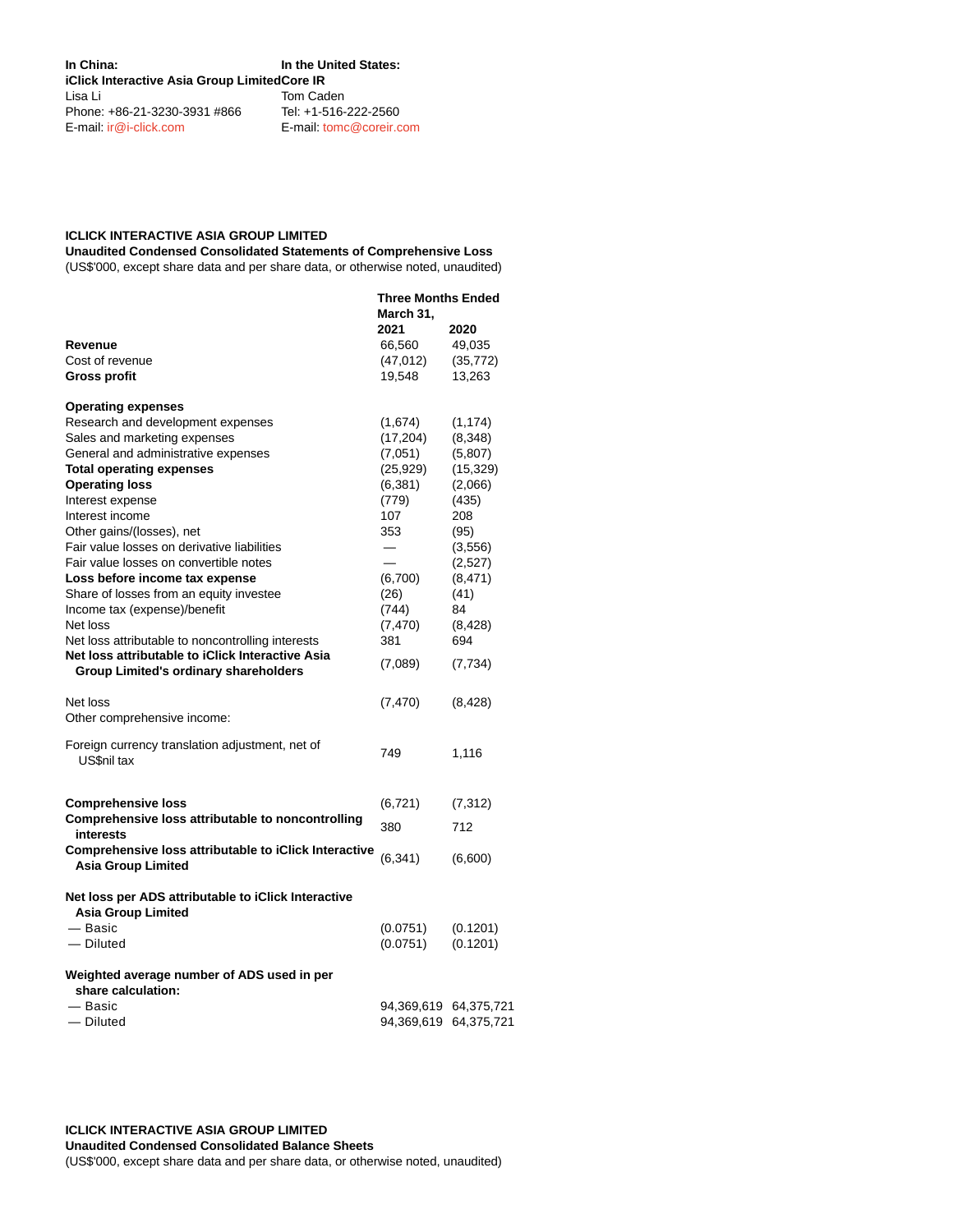|                                                                                                                                                        | As of<br>2021 | As of<br>March 31, December 31,<br>2020 |
|--------------------------------------------------------------------------------------------------------------------------------------------------------|---------------|-----------------------------------------|
| <b>Assets</b>                                                                                                                                          |               |                                         |
| <b>Current assets</b>                                                                                                                                  |               |                                         |
| Cash and cash equivalents, time deposit and restricted cash                                                                                            | 100,214       | 94,466                                  |
| Accounts receivable, net of allowance for doubtful receivables of US\$12,198 and<br>US\$11,749 as of March 31, 2021 and December 31, 2020 respectively | 170,065       | 143,142                                 |
| Other current assets                                                                                                                                   | 82,358        | 83,568                                  |
| <b>Total current assets</b>                                                                                                                            | 352,637       | 321,176                                 |
| <b>Non-current assets</b>                                                                                                                              |               |                                         |
| Goodwill                                                                                                                                               | 75,198        | 74,419                                  |
| Intangible assets                                                                                                                                      | 55,666        | 56,431                                  |
| Other assets                                                                                                                                           | 19,865        | 18,089                                  |
| <b>Total non-current assets</b>                                                                                                                        | 150,729       | 148,939                                 |
| <b>Total assets</b>                                                                                                                                    | 503,366       | 470,115                                 |
| <b>Liabilities and equity</b>                                                                                                                          |               |                                         |
| <b>Current liabilities</b>                                                                                                                             |               |                                         |
| Accounts payable                                                                                                                                       | 43,256        | 43,140                                  |
| Bank borrowings                                                                                                                                        | 78,574        | 56,040                                  |
| Other current liabilities                                                                                                                              | 59,761        | 63,667                                  |
| <b>Total current liabilities</b>                                                                                                                       | 181,591       | 162,847                                 |
| <b>Non-current liabilities</b>                                                                                                                         |               |                                         |
| <b>Other liabilities</b>                                                                                                                               | 25,767        | 28,180                                  |
| <b>Total non-current liabilities</b>                                                                                                                   | 25,767        | 28,180                                  |
| <b>Total liabilities</b>                                                                                                                               | 207,358       | 191,027                                 |
| Equity<br>Ordinary shares – Class A (US\$0.001 par value; 80,000,000 shares authorized as of                                                           |               |                                         |
| March 31, 2021 and December 31, 2020, respectively; 41,652,774 shares and                                                                              | 42            | 41                                      |
| 40,996,215 shares issued and outstanding as of March 31, 2021 and<br>December 31, 2020, respectively)                                                  |               |                                         |
| Ordinary shares – Class B (US\$0.001 par value; 20,000,000 shares authorized as of                                                                     |               |                                         |
| March 31, 2021 and December 31, 2020, respectively; 5,034,427 shares and                                                                               |               |                                         |
| 4,820,608 shares issued and outstanding as of March 31, 2021 and                                                                                       | 5             | 5                                       |
| December 31, 2020, respectively)                                                                                                                       |               |                                         |
| Treasury shares (2,220,727 shares and 2,396,372 shares as of March 31, 2021 and                                                                        | (11, 383)     | (10, 341)                               |
| December 31, 2020, respectively)                                                                                                                       |               |                                         |
| Other reserves                                                                                                                                         | 300,737       | 282,397                                 |
| Total iClick Interactive Asia Group Limited shareholders' equity                                                                                       | 289,401       | 272,102                                 |
| Noncontrolling interests                                                                                                                               | 6,607         | 6,986                                   |
| <b>Total equity</b>                                                                                                                                    | 296,008       | 279,088                                 |
| <b>Total liabilities and equity</b>                                                                                                                    | 503,366       | 470,115                                 |
|                                                                                                                                                        |               |                                         |

## **ICLICK INTERACTIVE ASIA GROUP LIMITED**

**Unaudited Reconciliations of GAAP and Non-GAAP Results** (US\$'000, except share data and per share data, or otherwise noted, unaudited)

Adjusted EBITDA represents net loss before (i) depreciation and amortization, (ii) interest expense, (iii) interest income, (iv) income tax expense/(benefit), (v) share-based compensation, (vi) fair value losses on derivative liabilities, (vii) fair value losses on convertible notes, (viii) other gains, net, (ix) convertible notes and shares issuance cost, (x) net loss attributable to noncontrolling interests, and (xi) share of losses from an equity investee.

The table below sets forth a reconciliation of the Company's adjusted EBITDA from net loss for the periods indicated:

|                 |           | <b>Three Months Ended</b> |  |
|-----------------|-----------|---------------------------|--|
|                 | March 31, |                           |  |
|                 | 2021      | 2020                      |  |
| <b>Net loss</b> | (7.470)   | (8, 428)                  |  |
| Add/(less):     |           |                           |  |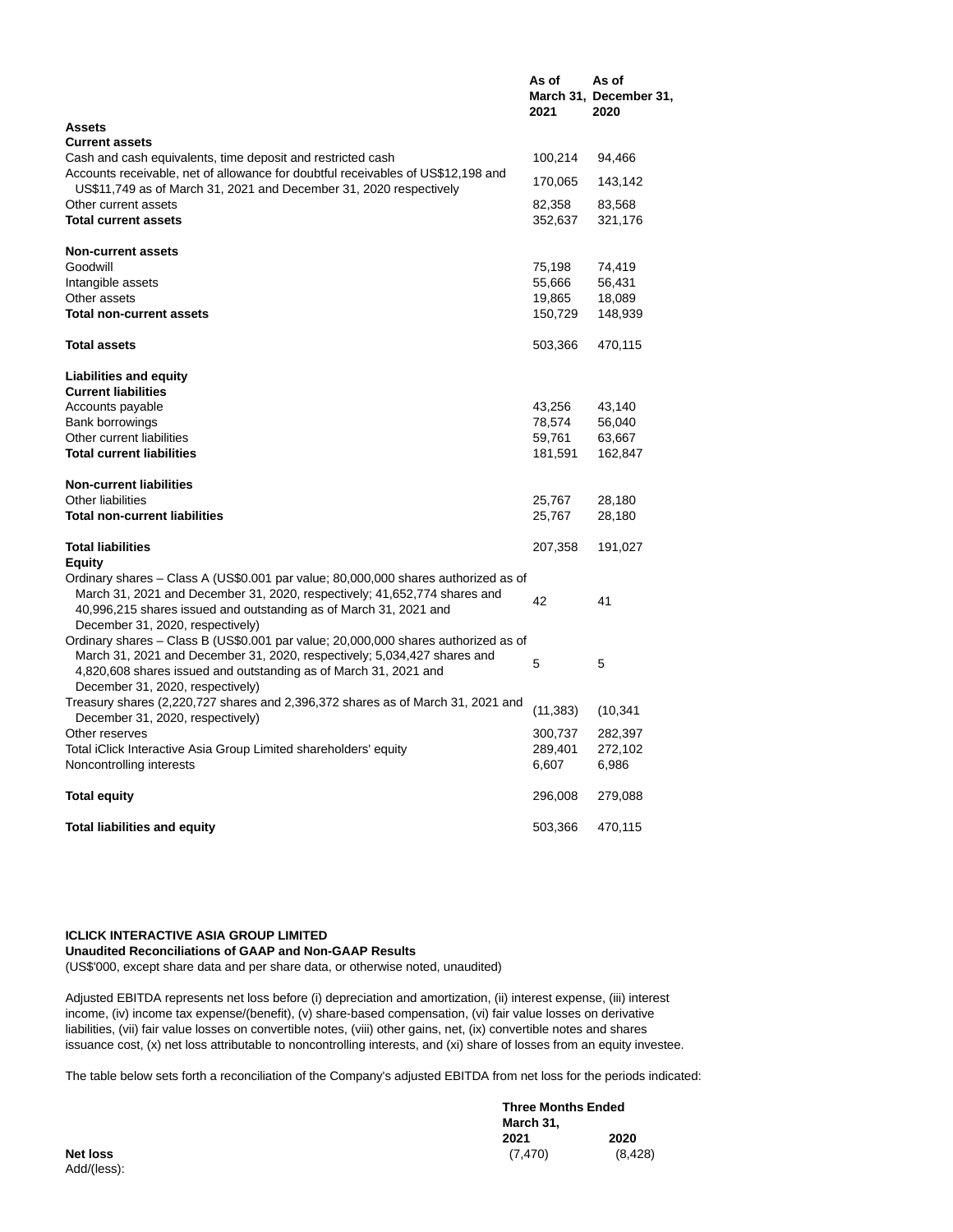| Depreciation and amortization                             | 1,567    | 1,654    |
|-----------------------------------------------------------|----------|----------|
| Interest expense                                          | 779      | 435      |
| Interest income                                           | (107)    | (208)    |
| Income tax expense/(benefit)                              | 744      | (84)     |
| <b>EBITDA</b><br>Add/(less):                              | (4, 487) | (6, 631) |
| Share-based compensation                                  | 7,327    | 1,575    |
| Fair value losses on derivative liabilities               |          | 3,556    |
| Fair value losses on convertible notes                    |          | 2,527    |
| Other gains, net <sup>[3]</sup>                           | 181      | 544      |
| Convertible notes and shares issuance cost <sup>[4]</sup> | 202      | 44       |
| Net loss attributable to noncontrolling interests[5]      | 381      | 694      |
| Share of losses from an equity investee <sup>[6]</sup>    | 26       | 41       |
| <b>Adjusted EBITDA</b>                                    | 3,630    | 2,350    |

Adjusted net income represents net loss before (i) share-based compensation, (ii) fair value losses on derivative liabilities, (iii) fair value losses on convertible notes, (iv) other gains, net, (v) convertible notes and shares issuance cost, (vi) net loss attributable to noncontrolling interests, and (vii) share of losses from an equity investee. There is no material tax effects on these non-GAAP adjustments.

The table below sets forth a reconciliation of the Company's adjusted net income from net loss for the periods indicated:

|                                                                      | <b>Three Months Ended</b><br>March 31, |                  |
|----------------------------------------------------------------------|----------------------------------------|------------------|
| Net loss<br>Add/(less):                                              | 2021<br>(7, 470)                       | 2020<br>(8, 428) |
| Share-based compensation                                             | 7,327                                  | 1,575            |
| Fair value losses on derivative liabilities                          |                                        | 3,556            |
| Fair value losses on convertible notes                               |                                        | 2,527            |
| Other gains, net <sup>[3]</sup>                                      | 181                                    | 544              |
| Convertible notes and shares issuance cost <sup>[4]</sup>            | 202                                    | 44               |
| Net loss attributable to noncontrolling interests <sup>[5]</sup> 381 |                                        | 694              |
| Share of losses from an equity investee <sup>[6]</sup>               | 26                                     | 41               |
| <b>Adjusted net income</b>                                           | 647                                    | 553              |

[3] Other gains, net has been adjusted out, except for amounts of US\$534 thousand, and US\$449 thousand in relation to government grants for the three months ended March 31, 2021 and 2020, respectively.

<sup>[4]</sup> Convertible notes and shares issuance cost represents legal and professional fee for the issue of convertible notes and shares.